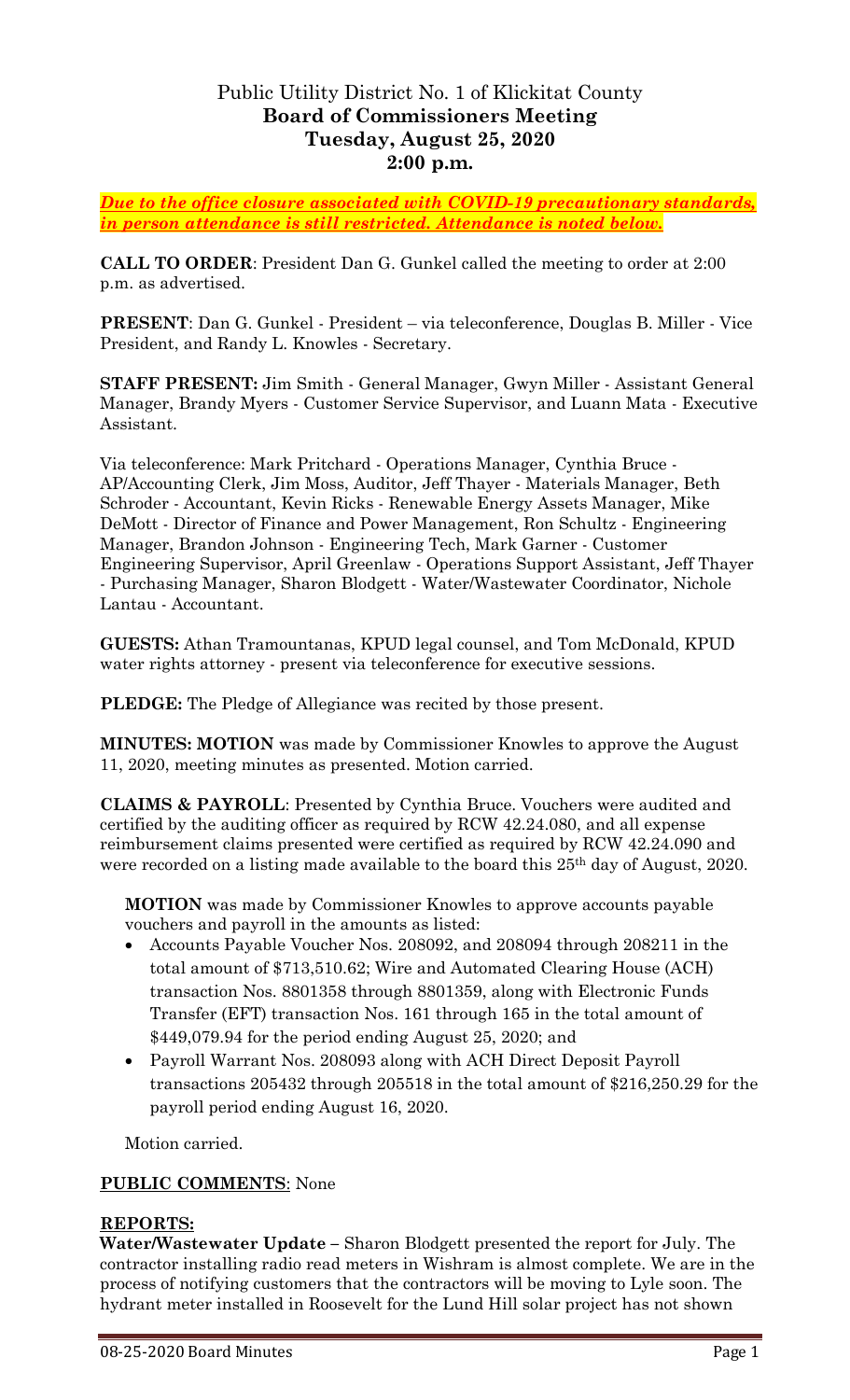usage yet. M&M excavation will be working in Klickitat beginning next week. They will be replacing line and installing hydrants on Loop Road.

Commissioner Knowles asked if there has been any movement with the Yakama Tribal Housing property purchase in Wishram. Sharon stated that Kelly Coons with the Yakama Tribal Housing Authority is pursuing locating utilities. They will be hiring a contractor to video the sewer lines at their cost. This information will be provided to us. When they begin this camera work we will have an operator on the property until they complete the process. From the information we have received, the purchase is still in the feasibility study process and as of last week the sale was still pending.

**Operations Update –** Mark Pritchard discussed July's outage statistics. Crews are focused on customer installations and vegetation management. The contract crews are continuing to work on right-of-way clearing in town. We have TK Contractors completing the pole testing for the year. If they continue at this pace we should be back on schedule with our inspection and testing by the end of the year. Mark Pritchard also provided an update on the work of the DNR wildfire subcommittee he is a part of.

In November we will be adding the Work Process Solution, a new NISC product, to help streamline our work flow with mobile applications. This program will allow staff in the field to complete work and once they return to the office the information automatically updates in the system. We will also be able to send work to staff in the field throughout the day. This should minimize the amount of paperwork that must be completed and reduce manual data entry.

Jeff Thayer provided an update on the results of the surplus auction. Our safety coordinator, John Spain, will be onsite this week to conduct a make-up flagging training and deliver heat stress safety training to the crews.

**Engineering Update** – Ron Schultz presented the department report for July. He is still working with BPA on agreements for the EE Clouse upgrade, including language regarding capacity available to us from the BPA Chenoweth substation for customer load growth. The metershop is working with customer service on replacing some old meters as standards have changed and some access to customer locations have become a safety concern. We have a surplus of radio read meters we purchased from Northern Wasco that they will begin to deploy. These meters will be used in areas that are difficult to access such as bridges and railroads. We are still pursuing a 115 kV transmission loop in Alderdale with Benton PUD. We also plan to complete the Flattop underground project this year.

There have also been cross-departmental discussions on high-energy consumption accounts. We are evaluating installation of demand meters in areas where we have concerns. This will also provide us with load profile information.

We are in the process of updating our interconnection policy as well as some cost of service adjustments to our line extension policies. Ron will bring these polices back for board review and approval.

**July Financial Report -** Mike DeMott and Nichole Lantau discussed the July financial statement. Mike reviewed the highlights of the income statement and cash flow updates. July financial numbers lead us to think that our year-end forecast is getting closer to budget. Our rate revenue is increasing and we are waiting to receive the Low Carbon Fuel Standard credits for renewable natural gas in storage. Mike anticipates we will be receiving \$46,500 in revenue from the latest sale to California. Nichole Lantau focused on updating retail rate revenue. We have generated our first Puget Sound Energy gas bill and we have a healthy net operating margin. Our year end forecast for debt service coverage is 1.27 and we expect cash flow to be better than budget. We ended July with 241 days cash on hand.

**COMMISSIONER DAN GUNKEL -** Commissioner Gunkel did not have a report.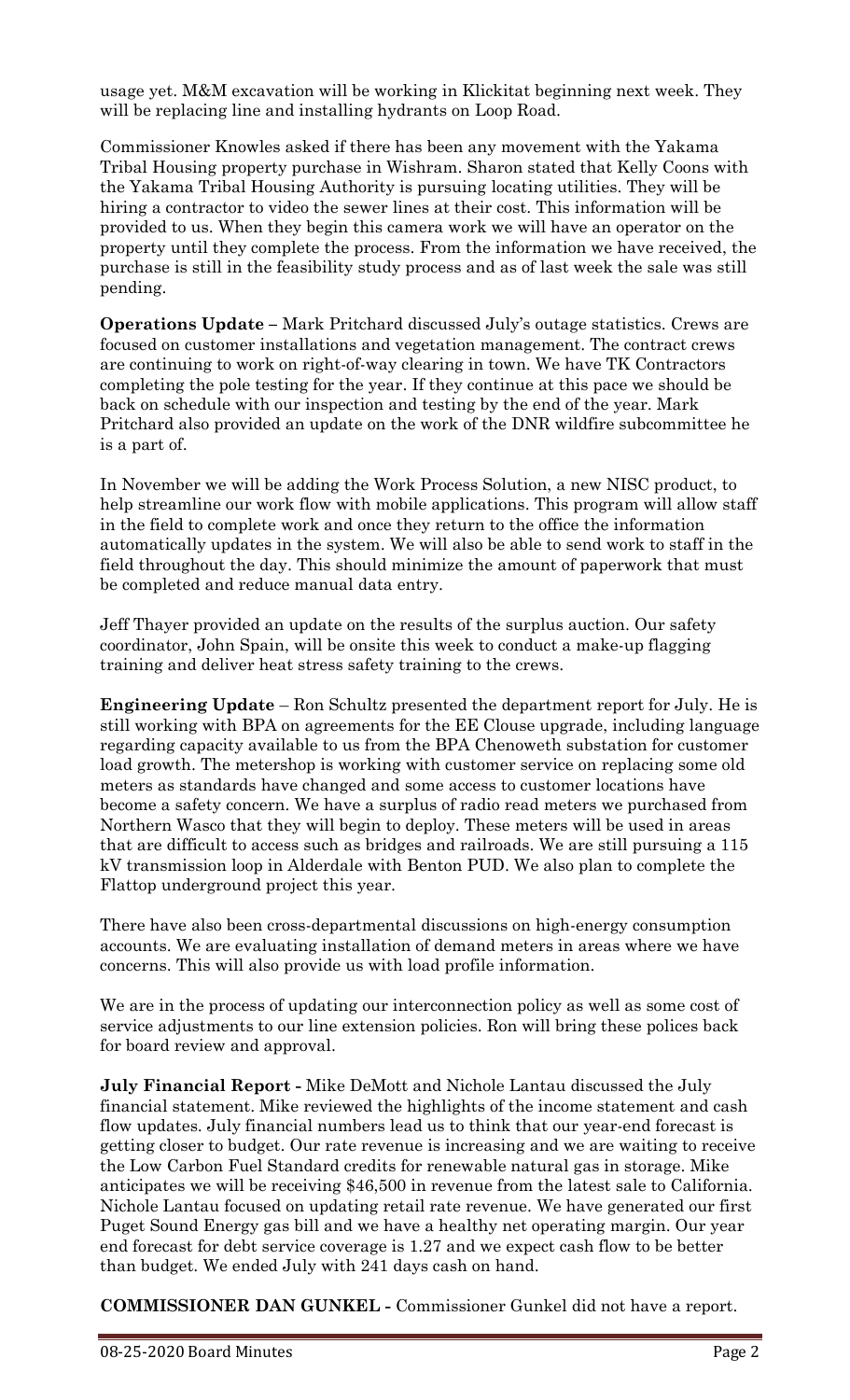**COMMISSIONER DOUGLAS MILLER -** Commissioner Miller did not have a report.

**COMMISSIONER RANDY KNOWLES** - Commissioner Knowles did not have a report.

**ASSISTANT GENERAL MANAGER -** Gwyn Miller presented the current operational update.

- Current COVID-19 Update Gwyn provided the board with highlights of the county COVID status.
	- o Brandy Myers was present to discuss the current moratorium impacts. Staff is active with collection and communication efforts to minimize impacts. Without the continued efforts and COVID assistance provided, KPUD would be in worse shape. A summary of payment arrangements was provided with appreciation expressed for this program. A total of 357 arrangements were made between March and present, with a 64% settlement rate. Historic AR aging summary was presented. An explanation was provided for the different aging philosophy between 2018 and 2019. Overall, July 2020 total past due is average for the last 4 years. However, the over 90 days aging is concerning since it is nearly 30% above average. Over 90 days is where a large risk for unrecoverable resides. The risk is quantified and accounted for in the financials under customer service expenses. The fundamental issues have not changed, but we cannot continue to sustain the losses the proclamation requirements are contributing to for an extended period.

Commissioner Miller deferred the remainder of the reports section to follow the executive session due to timing.

### **AGENDA ITEMS:**

- A. EXECUTIVE SESSIONS
	- a. PUMPED STORAGE PROJECT CONTRACTS Vice-President Miller called for an executive session at  $3:35$  p.m. per RCW  $42.30.110(1)(i)$ noting that the session would last for one hour, for the purpose of discussing potential litigation surrounding pumped storage project contracts. Athan Tramountanas, KPUD legal counsel and Tom McDonald, KPUD water rights attorney were present via teleconference. The session ended at 4:34 p.m.

Commissioner Miller reopened the regular meeting at 4:36 p.m. No action was taken.

b. WASHINGTON STATE PARKS RAILS TO TRAILS - Vice-President Miller called for an executive session until 5:00 p.m. for the purpose of discussing potential litigation surrounding the Washington State Parks Rails to Trails access assessments. Athan Tramountanas, KPUD legal counsel, was present via teleconference. The session ended at 5:00 p.m.

Commissioner Miller reopened the regular meeting at 5:01 p.m. The board authorized staff to discuss rights-of-way issues with State Parks and bring back a draft agreement for their consideration.

**RCW 42.30.110 – Executive Session.** *Nothing contained in this chapter may be construed to prevent a governing body from holding an executive session during a regular or special meeting.*